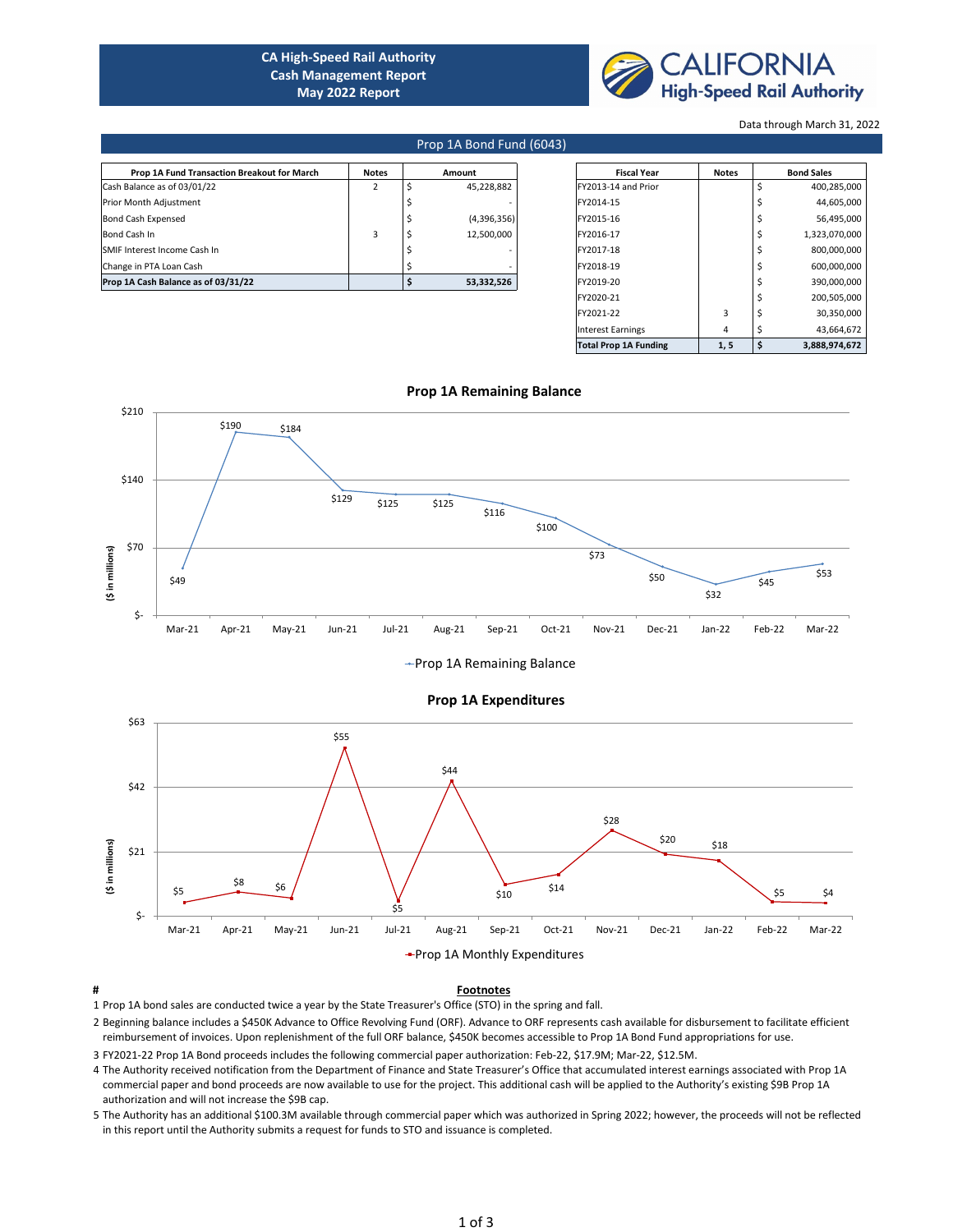| <b>Cap and Trade Transaction Breakout for March</b> | <b>Notes</b> | <b>Amount</b>  | <b>Fiscal Year</b>                   | <b>Notes</b> | <b>Proceeds</b> |
|-----------------------------------------------------|--------------|----------------|--------------------------------------|--------------|-----------------|
| Cash Balance as of 03/01/22                         |              | 1,485,243,028  | 2014-15 Budget Act Appropriation     |              | 250,000,000     |
| <b>Prior Month Adjustment</b>                       |              |                | 2014-15 Budget Act Approp. Reversion |              | (12,056,000)    |
| <b>Cash Expensed</b>                                |              | (73, 689, 094) | Budget Act of 2014                   |              | 400,000,000     |
| Cash In                                             |              |                | Subtotal                             |              | 637,944,000     |
| Interest Income                                     |              |                | FY2015-16                            |              | 459,278,000     |
| <b>Executive Order/Spending Authority</b>           |              | 319,949,000    | FY2016-17                            |              | 220,882,000     |
| Current Month Budget/Adjustment                     |              |                | FY2017-18                            |              | 707,555,000     |
| <b>GHGRF Cash Balance as of 03/31/22</b>            |              | 1,731,502,934  | FY2018-19                            |              | 786,666,000     |

### **# Footnotes**

| <b>Fiscal Year</b>                   | <b>Notes</b> |             | <b>Proceeds</b> |
|--------------------------------------|--------------|-------------|-----------------|
| 2014-15 Budget Act Appropriation     |              | $\zeta$     | 250,000,000     |
| 2014-15 Budget Act Approp. Reversion |              | \$          | (12,056,000)    |
| <b>Budget Act of 2014</b>            |              | \$          | 400,000,000     |
| <b>Subtotal</b>                      |              | \$          | 637,944,000     |
| FY2015-16                            |              | \$          | 459,278,000     |
| FY2016-17                            |              | $\varsigma$ | 220,882,000     |
| FY2017-18                            |              | \$          | 707,555,000     |
| FY2018-19                            |              | $\varsigma$ | 786,666,000     |
| FY2019-20                            |              | $\varsigma$ | 488,581,000     |
| FY2020-21                            |              | $\zeta$     | 419,012,000     |
| <b>Current Fiscal Year</b>           | 3, 4         | \$          | 800,653,000     |
| <b>Subtotal</b>                      |              | \$          | 3,882,627,000   |
| <b>Total Cap and Trade Funding</b>   | 1, 4         | \$          | 4,520,571,000   |

**Cap and Trade Cash Balance**

- 1 Cap and Trade auctions occur quarterly (Aug, Nov, Feb, May) and are subject to administrative adjustments by the Department of Finance (e.g. foreign exchange rate and state operation adjustments). Total Cap and Trade Funding includes Budget Act Appropriations, auction proceeds, and state operations spending authority.
- 2 Beginning balance includes a \$10M Advance to ORF. The ORF represents cash available for disbursement to facilitate efficient reimbursement of invoices. Upon replenishment of the full ORF balance, \$10M becomes accessible to Cap and Trade Fund appropriations for use.
- 3 FY2021-22 Cap and Trade funding includes the following executive order amounts: May-21, \$228.9M; Jul-21, \$103K (State Ops); and Aug-21 \$251.7M; Nov-21, \$319.9M.
- 4 The Feb-22 Cap and Trade auction proceeds are estimated at \$243.7M. The Authority's final share of proceeds is subject to administrative adjustments (e.g. fire fee, manufacturing tax exemption offsets, and foreign exchange). This report will be updated once the journal entries have been completed by State Controller's Office.

**CA High-Speed Rail Authority Cash Management Report May 2022 Report** 



### Data through March 31, 2022

# Cap and Trade Fund (3228)